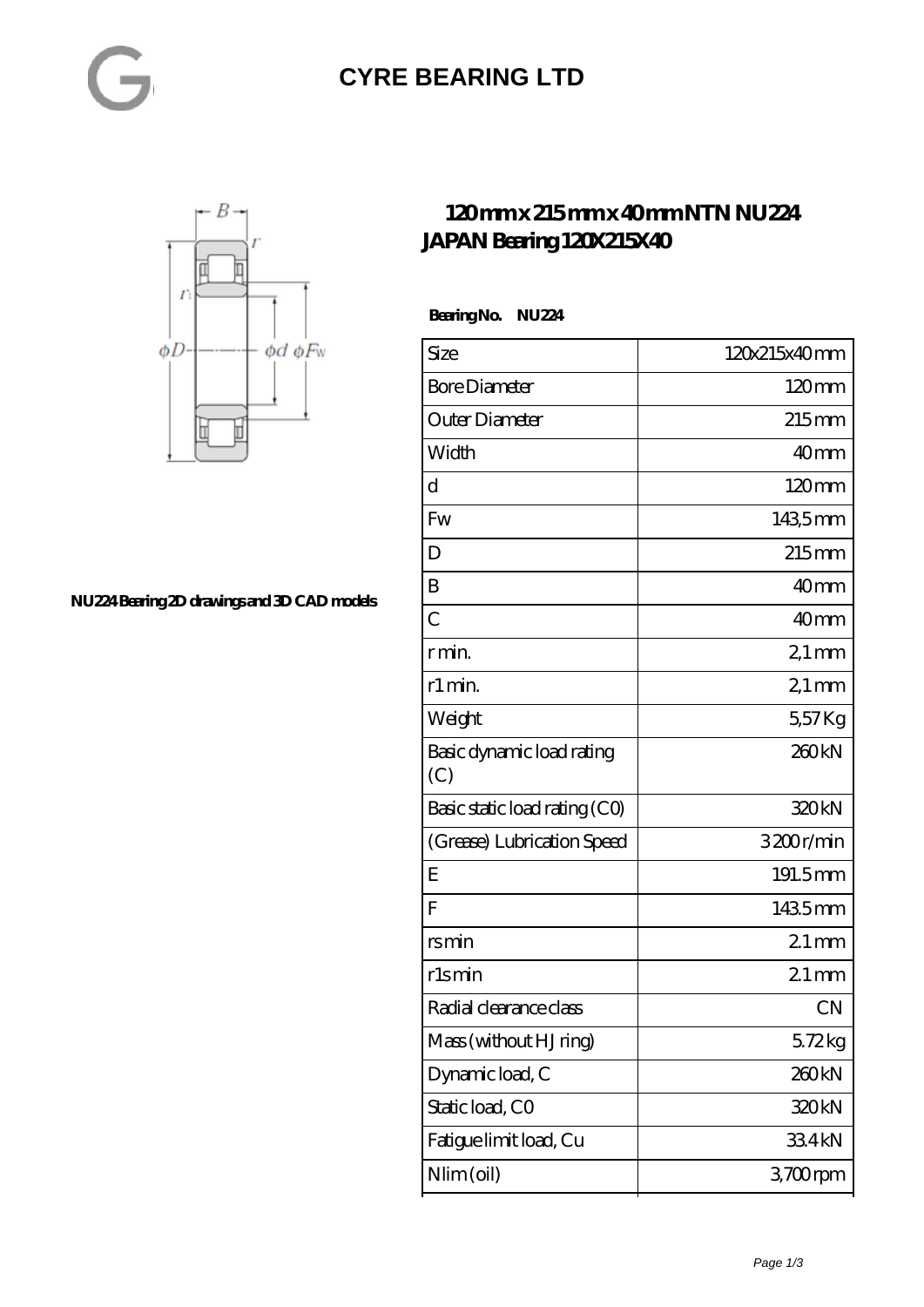### **[CYRE BEARING LTD](https://kxt-bearing.com)**

| Nlim (grease)                                    | 3,200rpm                    |
|--------------------------------------------------|-----------------------------|
| Min operating temperature,<br>Tmin               | $-40^\circ$ C               |
| Max operating temperature,<br>Tmax               | $120^\circ$ C               |
| Characteristic cage<br>frequency, FTF            | 043Hz                       |
| Characteristic rolling<br>element frequency, BSF | 684Hz                       |
| Characteristic outer ring<br>frequency, BPFO     | 685Hz                       |
| Characteristic inner ring<br>frequency, BPFI     | 9.15Hz                      |
| damin                                            | $131 \text{ mm}$            |
| da max                                           | $141 \,\mathrm{mm}$         |
| dbmin                                            | 146mm                       |
| Damax                                            | 204 <sub>mm</sub>           |
| ramax                                            | 2mm                         |
| rlamax                                           | 2mm                         |
| Category                                         | Roller Bearings             |
| Inventory                                        | Q0                          |
| Manufacturer Name                                | <b>NTN</b>                  |
| Minimum Buy Quantity                             | N/A                         |
| Weight/Kilogram                                  | 5.725                       |
| Product Group                                    | <b>BO4144</b>               |
| bore diameter:                                   | $120 \text{mm}$             |
| static load capacity.                            | 32000N                      |
| outside diameter:                                | $215$ mm                    |
| precision rating                                 | ISO Class <sub>O</sub>      |
| overall width:                                   | 40 <sub>mm</sub>            |
| maximum rpm:                                     | 3700rpm                     |
| flanges:                                         | (2) Outer Ring              |
| bearing material:                                | <b>Hardened Alloy Steel</b> |
| bore type:                                       | Straight                    |
|                                                  |                             |